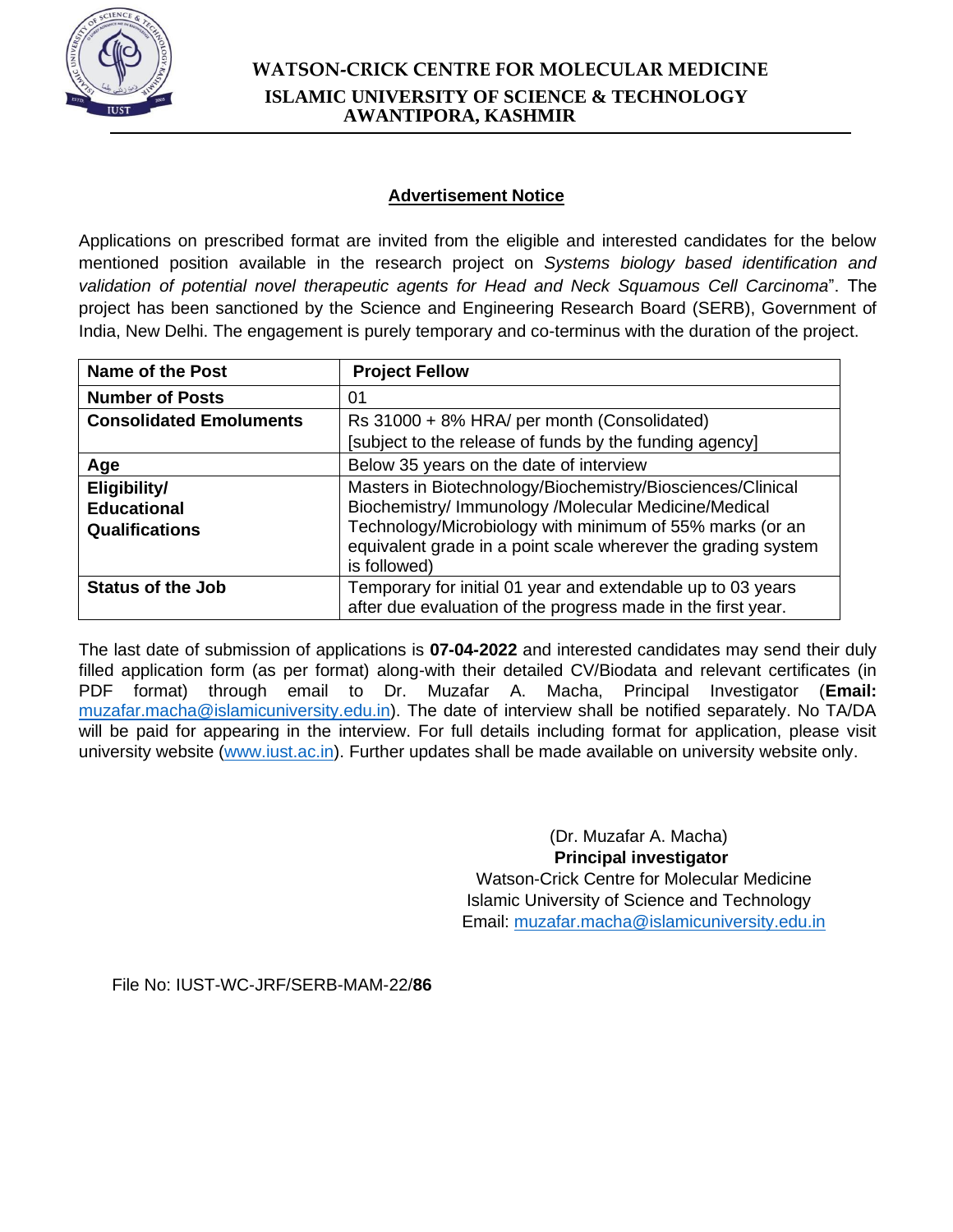

### **GENERAL INSTRUCTIONS:**

- 1. The above post is purely temporary and co-terminus with the project and the candidates shall not claim for regular appointments in the university.
- 2. The appointment will be initially for one year but extendable maximum up to the duration of the project based on the performance.
- 3. The salary component is subject to the release of funds by the funding agency.
- 4. Eligible candidates must bring all the testimonials/certificates (in original and one attested copy) at the time of interview.
- 5. No TA/DA will be provided to the candidates appearing for the interview.
- 6. Candidates will have to produce original documents relating to their qualification, experience etc. at the time of appearing in the interview.
- 7. The University reserves the right to defer / not to filling up of post advertised here-in above, without assigning any reason thereof.
- 8. The terms and conditions governing the service shall be as per the rules & regulations of university and/or funding agency (wherever applicable) with amendments from time to time.
- 9. Age relaxation will be as per rules of IUST and/or funding agency (wherever applicable).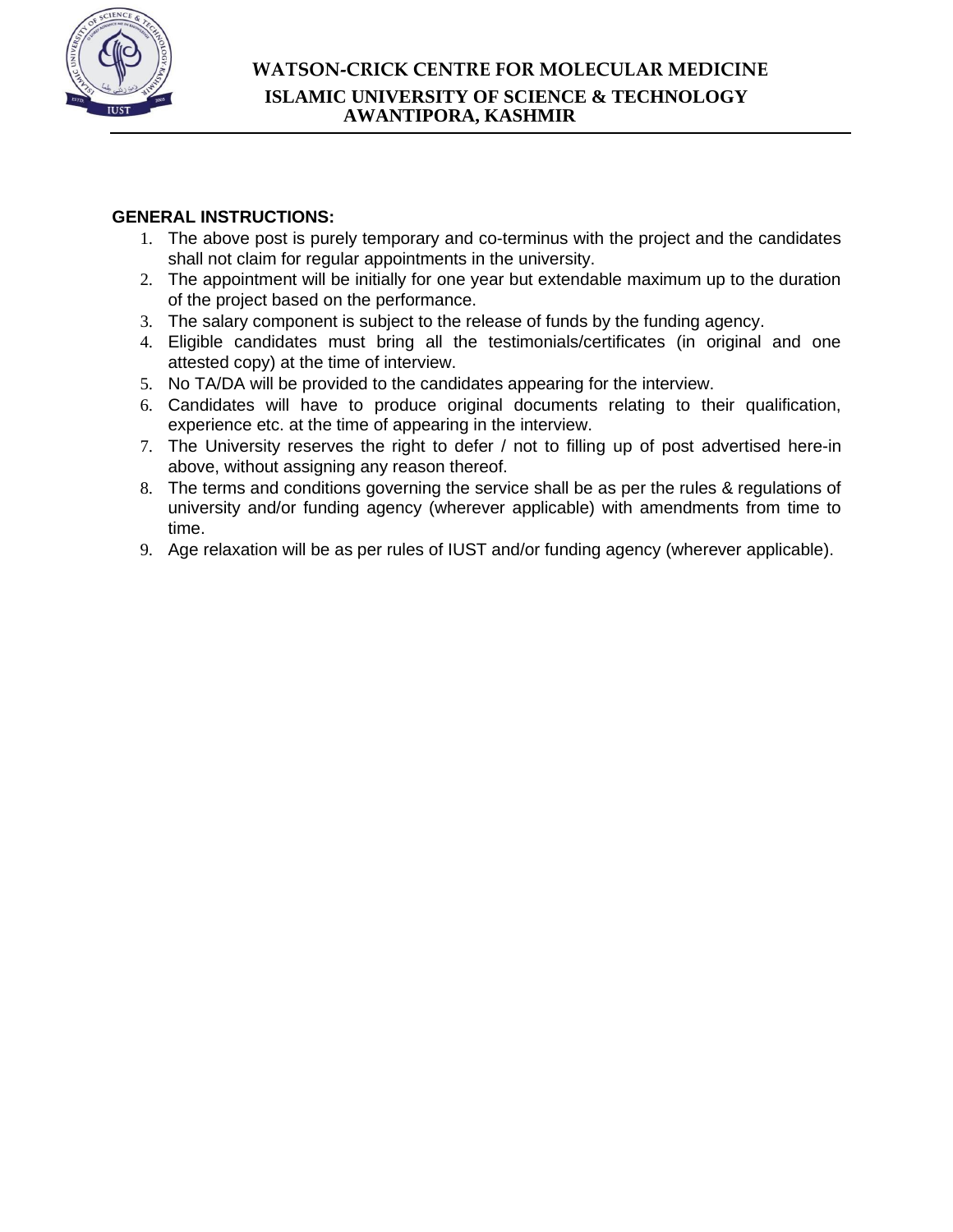

# **PROFORMA FOR APPLICATION**

- 1. **Post applied for**:
- 2. **Name in full (in block letters):**
- 3. **Gender:**
- 4. **Date of Birth (DD/MM/YYYY):**
- 5. **Age in years:**
- 6. **Nationality:**
- 7. **Father's /Guardian's/Husband's name:**
- 8. **Address for correspondence:**
- 9. **Permanent Address:**
- 10. **Mobile Number (***Mandatory***):**
- 11. **Email (***Mandatory***):**
- 12. **Whether SC/ST/OBC (if yes, attach certificate):**
- 13. **Educational / Professional Qualifications from Matriculation onwards**:

| S. No. | Examination<br>passed | Year of<br>passing | <b>Board/University</b> | Subjects | Marks obtained/<br>Maximum Marks;<br>Percentage/<br><b>Division</b> |
|--------|-----------------------|--------------------|-------------------------|----------|---------------------------------------------------------------------|
| 1.     | 10 <sup>th</sup>      |                    |                         |          |                                                                     |
| 2.     | 12 <sup>th</sup>      |                    |                         |          |                                                                     |
| 3.     | B.Sc.                 |                    |                         |          |                                                                     |
| 4.     | M.Sc.                 |                    |                         |          |                                                                     |
| 7.     | Any other             |                    |                         |          |                                                                     |

14. **Whether NET/GATE qualified. (If yes):**